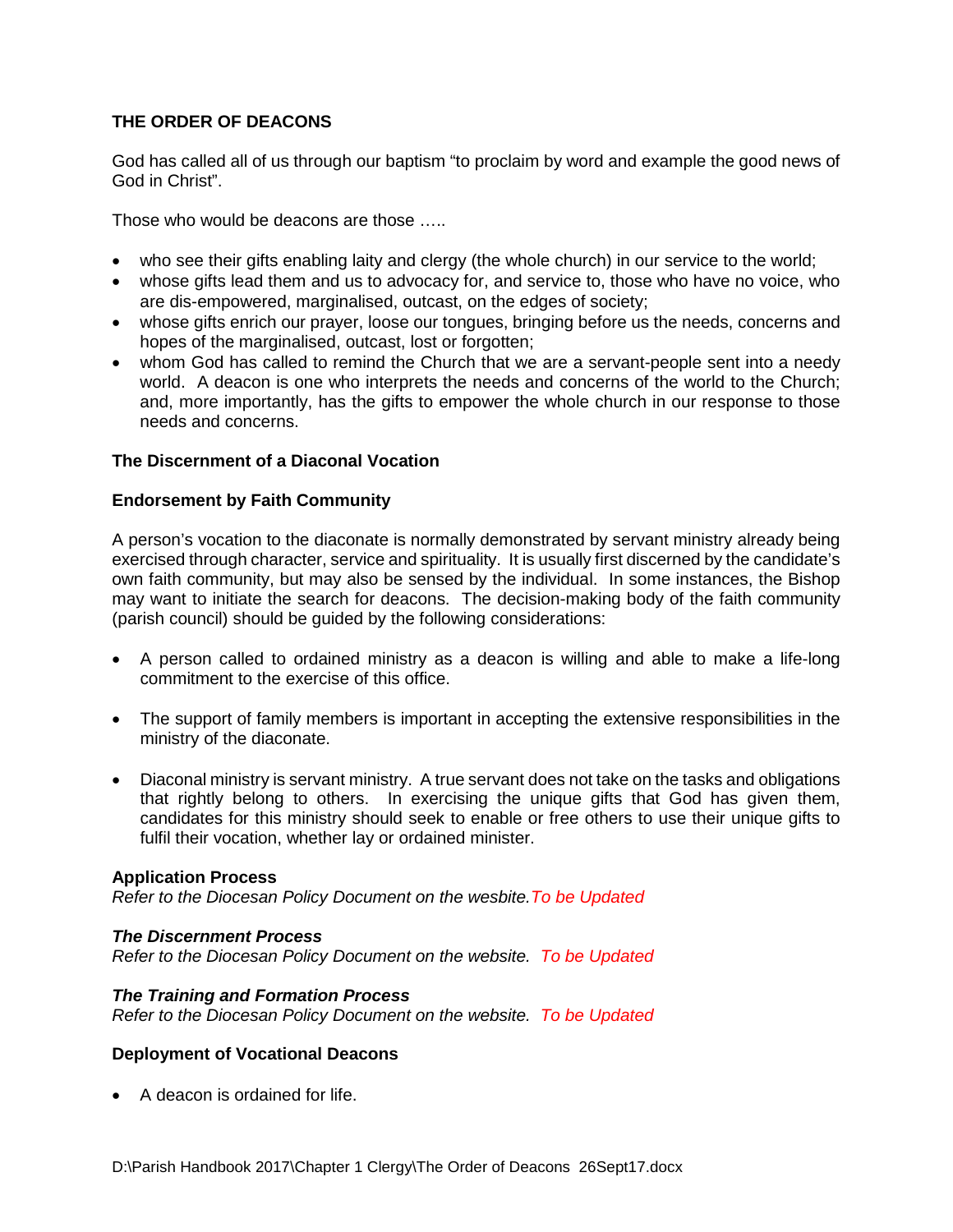- All priests are deacons.
- A deacon may be licensed to a specific ministry.
- A deacon's ministry may be focused primarily in and around a parish (such ministry is not primarily or exclusively liturgical), or in the diocese, or in secular occupation.
- A deacon may be licensed as part of an ordained ministry team of a parish under the leadership of the parish priest, or as part of a diocesan team working under the leadership or direction of the Bishop or the bishop's appointee.
- The parish and the deacon or the diocese and the deacon sign Ministry Covenant clearly identifying the deacon's area of ministry and defining the deacon's responsibilities, resources, and accountability.
- The covenant is reviewed every 12 months by the deacon and Priest-in-Charge and should then be approved by the Parish Council and the Bishop.
- All clergy in the diocese are expected to undergo a review process.

### **Title and Dress**

Deacons are titled "The Rev'd" in formal documentation.

Once ordained a deacon is entitled to wear clergy dress.

### **Role of the Deacon**

Of prime importance, the candidate must have a real depth of commitment to Christ which is evident in their style and manner of life, which has been evident over a number of years to the Christian Community that has raised them up. The candidate should be involved already in some form of pastoral care ministry within their faith community; or be involved in some form of charitable and community ministry which engages the wider community. The church needs varied forms of ministry and a major function of the deaconate, in addition to ministering in diverse areas, is to provide models with breadth and imagination, of ministries for the laity to see and emulate. Deacons are the embodiment of the servant ministry Christ has sent and empowered all the baptised to share. In the early Church Deacons exercised their ministry in three (3) primary areas:

- The Liturgical Ministry (prayer and worship)
- The Pastoral Care Ministry (Pastoral referring to ministries directed towards the faith community)
- The Charitable or Outreach Ministries (those that are directed more towards the Community at large)

It is important the functions of liturgy and service both pastoral and charitable are seen to be strongly interconnected and the essence of this relationship is visibly expressed.

### **The Liturgical Ministry**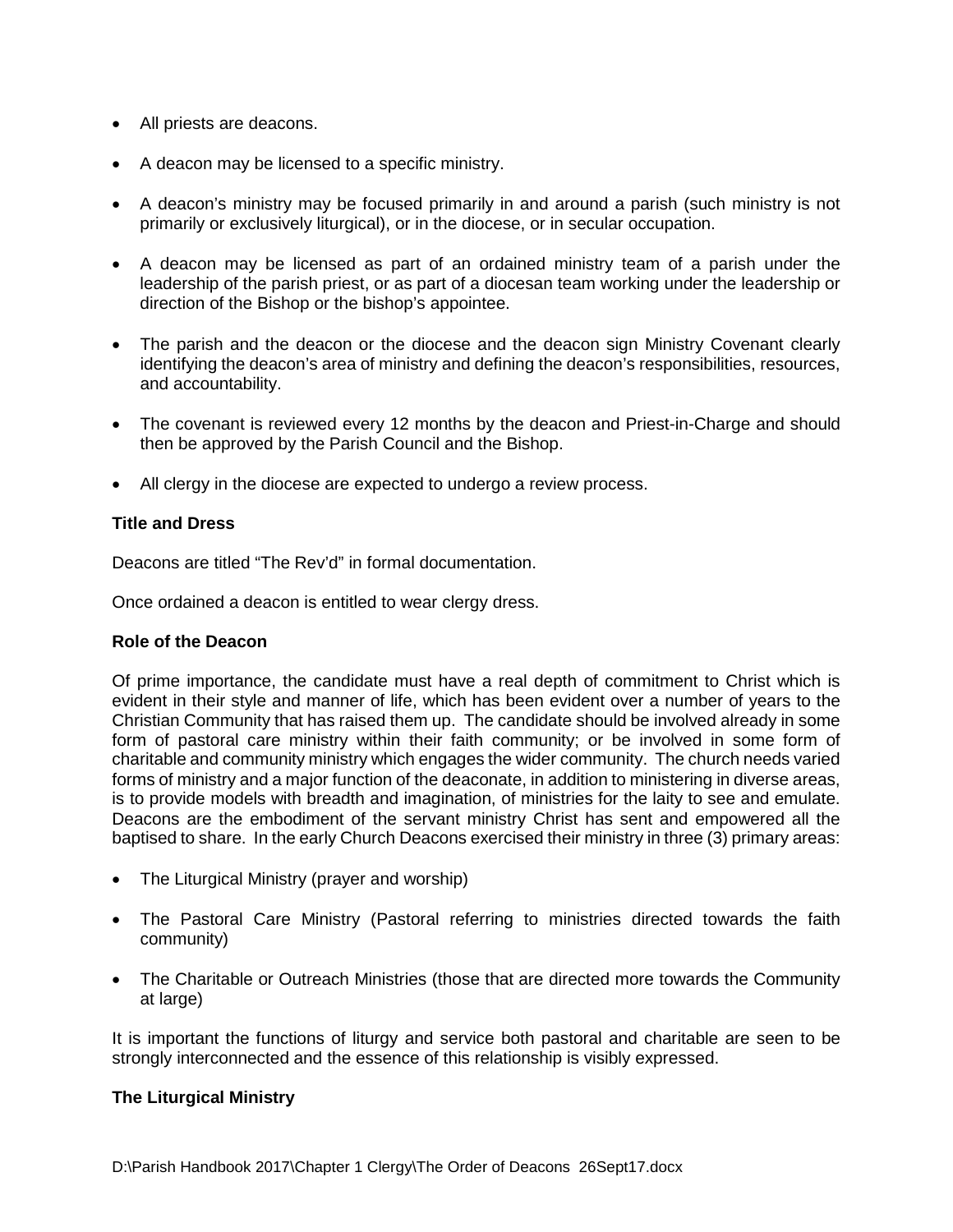The following may be listed as among the proper liturgical functions of the deacon.

- To carry the paschal candle, chant the Exultet (if able), and assist at Baptisms, and the Eucharist at the Easter Vigil.
- To assist with the preparation for and administration of, baptisms: and in cases of necessity to officiate at baptism.
- To read the Gospel at the Eucharist.
- To lead or co-ordinate the Intercessory Prayers at the Eucharist.
- To introduce the Confession at the Eucharist.
- To administer the body or the blood of Christ at the Eucharist as directed by the Celebrant.
- To assist with the preparation for, and administration of, Marriages but not to celebrate a Marriage unless directed by the Bishop.
- To administer Holy Unction to the sick, in the absence of the Priest, using oil blessed by the Bishop.
- To preside as directed by the Parish Priest, at non-Eucharistic Prayer services, such as the Daily Office and non-Sacramental Penitential Rites.
- To conduct services (with the reserved Sacrament) in homes for the Aged, Disabled and Housebound.
- To officiate at Funeral Services, but not at a Requiem Eucharist.
- To Preach or deliver Homilies as directed by the Parish Priest.

# **The Pastoral Care Ministry**

The proper Pastoral functions of the Deacon are broad and varied. The following a primarily focused on Ministry to Parishioners:

- To visit the sick and the housebound.
- To care for, and about, the Parish's poor.
- To co-ordinate programmes for visiting and integrating newcomers into the life of the Parish.
- To visit non-church families in order to welcome them.
- To assist or lead (as directed by the Parish Priest) the preparation of candidates for baptism, first communion and confirmation.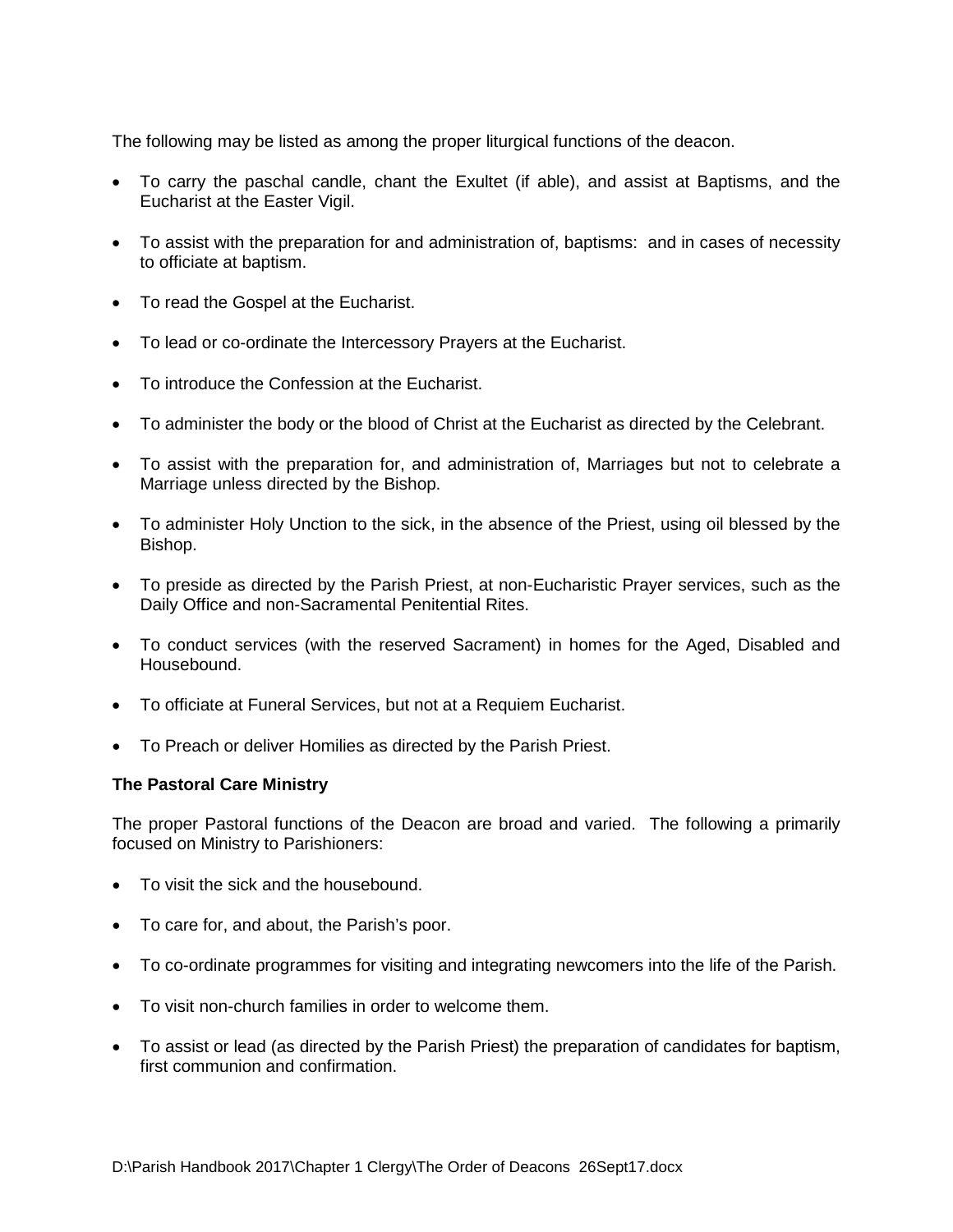- To lead a small home group and if directed by the Parish Priest co-ordinate such groups within the life of the Parish.
- To establish creative and effective ministries to meet needs in the community as discerned by the Parish Council. These ministries to take the shape of outreach or community care ministries.
- To train and supervise those who serve at the altar.
- When approached by those in need, offer counsel to those with problems
- To co-ordinate and train those who read at the Eucharist or other Liturgical Services.
- Where required and gifts are evident, assist with some aspect of Parish Administration.

### **The Charitable or Outreach Ministries**

The following activities serve to illustrate the kind of functions proper to the diaconate. This work becomes a true ministry when motivated by the desire to serve Christ under the guidance and leading of the Holy Spirit and is undertaken with sensitivity, care and love.

- To help and befriend the powerless, who are in need, both individually and through political action and social programmes: e.g., prisoners, minorities, the poor, the rejected.
- To counsel the troubled.
- To develop referral programmes to enable the Parish to help those in crisis situations.
- To lead or work in community action groups, to foster social change, especially in attitudes.
- To organise and promote community actions or programmes to meet special needs
- Co-ordinate community awareness seminars giving the Christian perspective on community social issues, e.g., health, abuse, domestic violence.
- Determine creative ways for the Parish to minister to the needs of the elderly and disadvantaged within the community.
- To visit the lonely and neglected within the community, especially those who are institutionalised.
- To seek creative ways of reaching out and ministering to the disabled.
- Consult with the community as to areas of need that can be developed into areas of ministry for the Parish.

It is important the functions of liturgy and service both pastoral and charitable, are seen to be strongly interconnected and the essence of this relationship is visibly expressed

# **The Vocational Diaconate and other matters**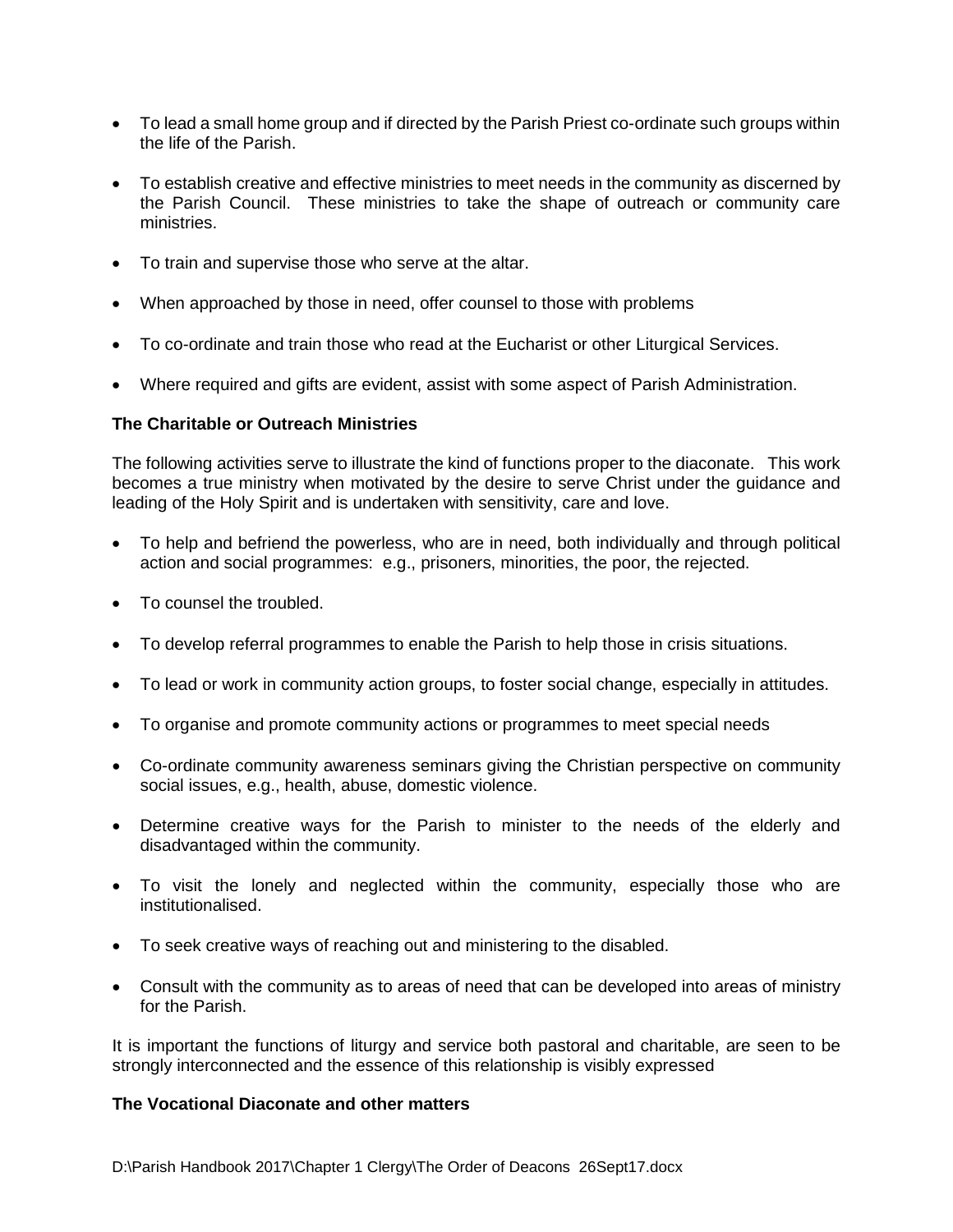Below are set out a number of comments from the Bishop in relation to the vocational diaconate, priestly ministry and Anglican Tradition.

A deacon on the journey to priesting, would be expected to make the same commitment of time as a stipendiary priest. Someone in full time ordained ministry should expect to be actively engaged in ministerial activity for 48 hours a week, including preparing addresses, leading or assisting at worship and other ministerial duties.

The question of whether a person is a deacon or a licensed lay minister is a question of vocation. The deacon is primarily a bridge person between the Church and the community. The deacon is not necessarily an evangelist or a preacher but a person who represents the Church to the wider community and brings the needs of the community to the Church. A licensed lay minister will be more focused on ministry within the worshipping community.

In writing to Timothy the apostle Paul writes: *Do your best to present yourself to God as one approved by him, a worker who has no need to be ashamed, rightly explaining the word of truth.*  It is important to remember that Paul was writing to an elder or presbyter, which in our terms would be a priest. There is a significant difference in calling between that of priest and deacon. The ministry of a priest is to be minister of both Word and Sacrament.

A preaching licence is sometimes given to a licensed lay minister where there is a need for a person to be licensed to preach and where the person has studied the BCM or its equivalent and has completed the unit on preaching.

A spiritual director is a person who is available for the particular individual to reflect with them on their journey with Christ and, where appropriate, on their ministry. It is appropriate to confer with the spiritual director as often as necessary, perhaps once a month, and at least every two to three months.

All ministry, whether ordained or lay, is a ministry of service – service to God, service to God's people and service to society. Leadership should always be thought of in terms of servant hood. All ministers, whether ordained or lay, are called to follow the example of Jesus who washed the disciples' feet.

The question of ensuring that the liturgy does not become more important than God is a question of intention. Good liturgy reflects a desire to honour God and to offer to God what is worthy.

People vary as to what they find helpful. Incense is thoroughly biblical. Inevitably some of the things we do will be strange to people who come to church for the first time. This will be true irrespective of what we do. The prime function of the liturgy is to enable the people of God to worship God. In addition to our traditional services it is good to have special services which may be less formal and non-eucharistic.

Liturgy is about our relationship with God. The sequence of worship is designed to help us get the substance right.

There are times when it may be helpful for people to speak about what is happening in their lives at worship, but it would not be helpful at every Service and it would need careful oversight and preparation.